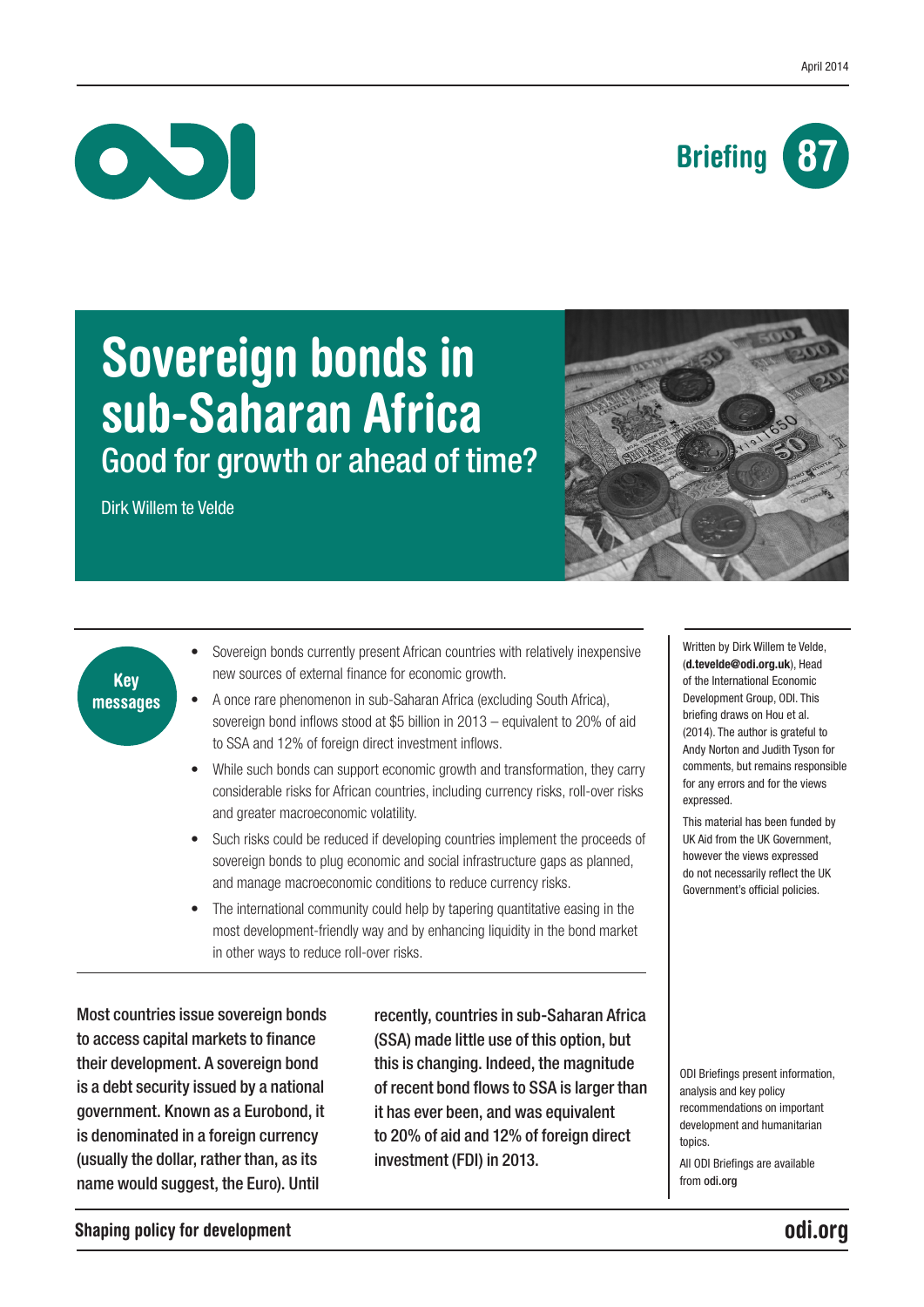

#### Figure 1: Bond issuances in SSA (excluding South Africa), 2007-2013, \$ million

*Source: Hou et al. (2014).*

Sovereign bonds can help to underpin growth and economic transformation. But this is not automatic. Indeed the risks, which span currency risks, roll-over risks and increased capital market volatility, can be considerable. It is time for both national governments and the international community to create an enabling environment for more and better international bond flows for SSA.

## Sovereign bonds: what are the challenges?

During 2013, SSA countries issued one Eurobond after another in what looked like a beauty contest. Even low-income countries (LICs) that are relatively large aid recipients, such as Rwanda, issued a maiden Eurobond in 2013, and Cote d'Ivoire, Kenya and Zambia plan to do so in 2014. The advantages are clear: Eurobonds provide a new source of external finance for growth, have lower direct borrowing costs than domestic debt, and offer more choice and negotiation power. It is also clear that we are seeing a new and more advanced financial integration of sub-Saharan countries into the global economy. This briefing discusses the opportunities as well as the new challenges this presents, and sets out the policy implications.

A number of questions have emerged. Have SSA countries made the right choice in issuing sovereign Eurobonds and when should they issue more bonds? Should those countries that have not yet issued a bond do so now? If so, at what size? What is a reasonable coupon rate? And what can issuing countries and countries internationally do to make sure that sovereign bonds work for development? When are countries ready to enter the bond market, and when is it too soon?

The SSA context has changed markedly over the past decade. Private capital flows, and especially short-term capital flows, have risen rapidly since 2000, despite deep cuts in 2008-2010. Africa's financial sectors are maturing and growth has now

#### Figure 2: International bond flows (% of GNI), World Development Indicator (WDI) countries, 2000-2012



*Note: Horizontal axis is ln scale: 7 = \$1096, 8 = \$2981, 9 = \$8103. CI = confidence interval. Source: Kernel estimates based on World Development Indicators.* 

been sustained for two decades. Africa's external context has also changed. Monetary easing (or its tapering in developed countries), low but rising global interest rates, slowing economic growth in China and weaker commodity prices all matter for bond flows to SSA.

This briefing first presents the scale of sovereign bond issuance before reviewing their benefits and risks. It examines academic evidence on the impact of short-term capital inflows and discusses national policies. It concludes by outlining international policies for more and better bond inflows.

## What is the scale of the issue?

SSA issued a record \$4.6 billion in 2013 in sovereign bonds (5% of developing country sovereign-bond issues), up from zero in 2010 (and around \$1 billion in 2001). Figure 1 charts progress from 2007-2013. Sovereign-bond inflows in SSA were equivalent to 12% of FDI inflows and 20% of aid in 2013.

Figure 2 shows bond inflows (as a percentage of GNI) increasing by level of income (ln scale). When countries have a GNI per capita of around \$3,000, average bond inflows (as a percentage of GNI) are around 0.25% per year. When GNI is only \$1,000, the ratio is 0.05%. For comparison, Zambia's bond inflows stood at 3.75% of GNI in 2012, which is 0.375% over 10 years (assuming it did not issue another bond in that period). Ghanaian bond inflows were 3.05% of GNI in 2007, which is around 0.6% of GNI over five years. It seems, therefore, that recent bond issuances in both countries are well ahead of the average in bond inflows over 2000-2012 in comparison to their national levels of development. Are African financial markets maturing ahead of time?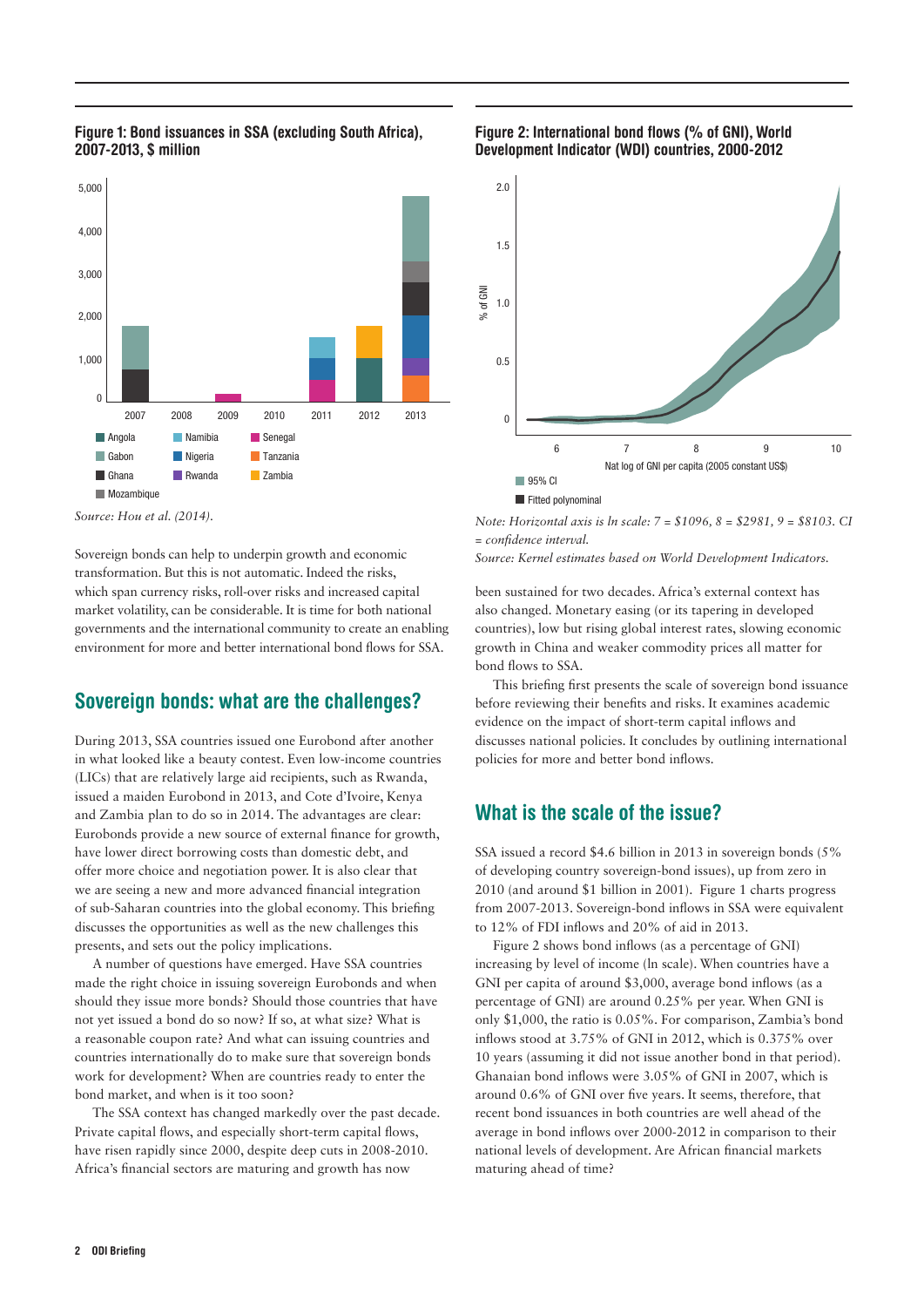#### Table 1: Plans for using bond proceeds

| Country             | Value (million) | <b>Use</b>                                                                                                                                                     |
|---------------------|-----------------|----------------------------------------------------------------------------------------------------------------------------------------------------------------|
| Gabon (2013)        | \$1,500         | \$610 million to replace existing debt for better debt management                                                                                              |
| Ghana (2013)        | \$750           | For capital expenditure and refinancing public debt to reduce the cost of borrowing                                                                            |
| Nigeria (2013)      | \$1,000         | To finance projects in the electricity sector, which is undergoing privatisation; to support a shift from domestic<br>borrowing towards cheaper foreign credit |
| Rwanda (2013)       | \$400           | Construction of a 28-megawatt hydropower plant, the construction of a hotel and payment of some of state-<br>owned RwandAir's debt                             |
| South Africa (2013) | \$2,000         | Extend maturity of debt, use low financing costs, finance roads and power                                                                                      |
| Zambia (2012)       | \$750           | To invest in infrastructure                                                                                                                                    |

*Source: Hou et al. (2014).*

## What are the potential benefits and risks?

Sovereign bonds have a number of stated benefits. African countries have issued bonds to **manage debt** and **finance investment in much-needed infrastructure** to sustain growth (the case for nearly all countries shown in Table 1). Countries such as Ghana have used a period of low global interest rates to access international capital markets, rather than using the higher interest rates needed to mobilise domestic capital. A number of countries (e.g. Rwanda) would also like to be **less dependent on traditional aid providers** and want finance for projects that such donors have been unlikely to fund.

Countries have also used maiden bonds to provide a **benchmark** for other entities to access the market. This has also led to financial-sector development and more liquidity on the corporate bond market. Eurobond notes were listed at the Ghana Stock Exchange and this facilitated access for local investors, with Ghanaian institutional investors (banks, insurance companies, pension funds) participating in the Eurobond offer. In Kenya, which is considering a \$1.75 billion Eurobond, the debt is expected to serve as a benchmark for domestic corporates to access foreign capital markets. Companies such as Kenya Power Ltd (the country's sole electricity distributor), ARM Cement Ltd (its second-largest cement-maker), and Kenya Electricity Generating Co. (East Africa's biggest power producer), are all considering following the Government's lead by selling Eurobonds.

But there are also major risks for SSA countries. For example, there can be carry costs for not using proceeds and these are greatest when there are delays in projects (**implementation risks**). A more serious risk is when countries are unable to manage debt (**debt sustainability risks**), spend the funds unwisely and do not have funds to repay the bond when it matures. Countries are

subject to **roll-over risks,** when the bond is a significant share of external debt or when there is very little depth and liquidity in the bond market. There are additional problems when maturities are shorter than the projects that are to be funded.

There is also a currency or **exchange-rate risk**. Greater capital inflows should lead to exchange-rate appreciation, but this is not a given. When currencies devalue (which happened as a response to US Federal Reserve tapering of quantitative easing (QE) in some fragile emerging economies), interest payments on the Eurobond in dollar terms become relatively more expensive than repaying domestic debt. This could undo the benefits of lower interest rates on Eurobonds than on domestic bonds. A currency that is half the value will lead to double the interest-rate payments and bond repayments. The real risk, therefore, lies in the currency mismatch (which could be reduced by foreign currency income, such as income from commodity exports, but these are also under threat with China growing more slowly) and the danger of a sharp revaluation when the bond is due. This, of course, is what happened earlier in 2014 in Argentina and Turkey (and indeed during the 1980s debt crisis).

The scale of the currency-rate risk is considerable. Ghana issued a bond in 2013 and its coupon rate was 7.875%. Interest rates on local debt can be 19-23%. Debt service on the Eurobond looks much lower at first glance, but would actually be very similar (7.875 plus 14.35 is around 22%) on domestic and sovereign bonds if we take into account annual exchange rate devaluation (Table 2 suggests this has been 14% per year since 2007). Ghana is also much more dependent on global conditions. This simple comparison suggests that it would be wise to pay more attention to the development of domestic bonds, as the currency risk is taken on by the bond issuer.

Finally, there is a **macroeconomic risk**. Large-scale capital

#### Table 2: Local currency / dollar exchange rate devaluation (annual rates)

|               | Ghana | Kenya | <b>Nigeria</b> | Rwanda | <b>South Africa</b> | <b>Uganda</b> |
|---------------|-------|-------|----------------|--------|---------------------|---------------|
| 2007M1-2014M1 | 4.3%  | 3.1%  | 3.2%           | 3.0%   | 5.7%                | 5.0%          |
| 2012M1-2014M1 | 7.9%  | 0.3%  | $-0.6%$        | 5.8%   | 15.0%               | 2.3%          |

*Source: calculations based on World Bank data.*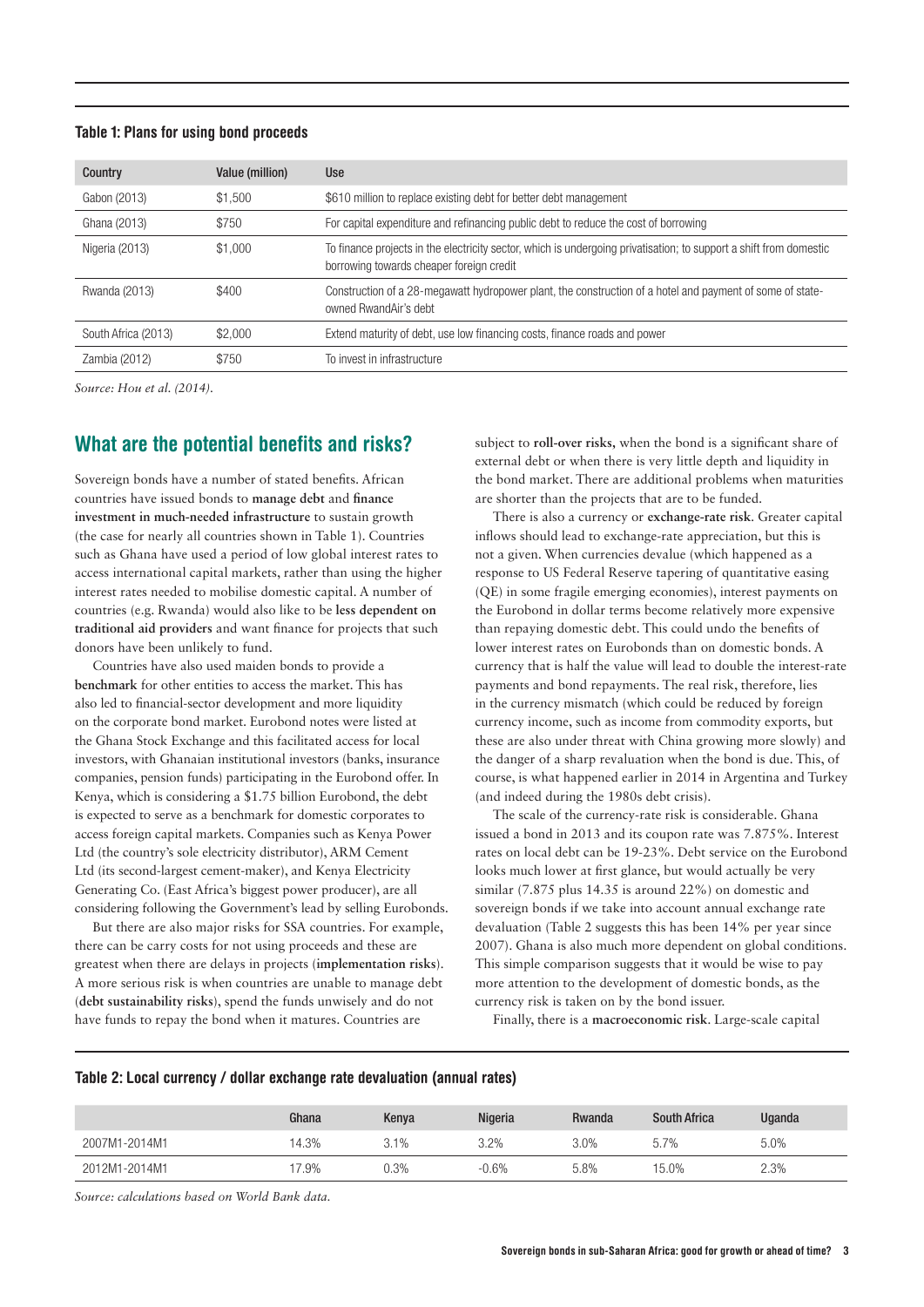inflows could lead to volatility, credit booms and inflation, which need to be managed and sterilised.

### Past experience on the impact of short-term capital inflows in low-income countries

The literature on the impact of FDI (long-term capital flows) on development paints a generally positive picture. However, the reverse seems true for short-term capital flows, at least in LICs. Hou et al. (2014) review the academic literature on the effects of short-term capital inflows, finding that portfolio bond flows in LICs and African countries have had a neutral or even negative effect on growth, although some studies stress that policies and country characteristics can make this impact positive (as discussed in the next section). The effects might be negative simply because bond flows have been small or because complementary policies have been weak – both factors that can change.

Choong et al. (2010) examine six LICs between 1988 and 2006, finding that FDI, portfolio investment and foreign debt have a negative impact on economic growth, but that the overall effect of all private capital flows on growth is positive in LICs with well-developed financial sectors. Shen et al. (2010) find that FDI has a positive effect on growth across a sample of 80 countries (31 HICs, 25 middle-income countries (MICS), and 24 LICS) from 1976 to 2007, while portfolio investment (i.e. bond and equity flows) has a negative effect. Examining selected SSA countries from 1980 to 2007, Brambila-Macias and Massa (2010) find that FDI and cross-border bank lending have a significant and positive impact on SSA's growth, while portfolio equity flows and bonds flows have no impact. Brambila-Macias et al. (2011) find that cross-border bank lending has a negative and significant impact on growth in a sub-sample of naturalresource economies. In their review of 44 countries, including LICs, from 1986 to 1997, Reisen and Soto (2001) find that FDI and portfolio-equity flows affect growth significantly, while bonds and official flows have little or no effect.

## How can African countries make Eurobonds a success?

Developing countries can make themselves more attractive to bond inflows by: developing a clear plan to use the proceeds to plug economic and social infrastructure gaps; by improving economic growth potentials; generating greater commodity revenues; lowering inflation; reducing deficits on current account and government balances; and fostering capital-account convertibility and financial market development.

African countries could consider the following policy suggestions to make short-term capital inflows (and bonds in particular) work better for growth and development.

- **•** Use macroeconomic policies (fiscal, monetary and exchange rate) to smooth the potential impact of increased inflows on inflation, exchange-rate appreciation and fiscal expansion and to limit the volatility that is particularly damaging in poor countries.
- **•** Develop financial-sector policies to manage, regulate and maximise the potential of short-term equity and private bond flows. Promoting more liquidity in bond markets reduces roll-

over risks, for example.

- **•** Ensure the proceeds of government bonds are invested in developing productive capacities or to fund a cost-lowering restructuring of debt flows. This would mark a major change from previous experiences, where debt has often become unsustainable.
- **•** Monitor global monetary conditions to determine the right timing for bond issuances. The international context for issuance has been more negative recently. Ghana has postponed a third Eurobond (of up to \$1.5 billion) because of market expectations of high yields. Zambia's yield on its first Eurobond has increased from 5.2 in 2012 to 8.0, and with the fiscal deficit increasing the next issue of up to \$1 billion could be expensive. However, Eurobonds are still planned in Kenya and Cote d'Ivoire.
- **•** Consider the use of capital-account management measures in cases of excessive volatility – these may only be needed if all else fails.

Many of these policies are well-known, but countries struggle to implement them to smooth the impact of short-term capital inflows. The challenges include capture by interest groups, e.g. by responding to pressure to spend bond receipts on immediate needs, not investment, and the failure to implement policies consistently. If countries have a weak policy framework, exposure to international bond flows will highlight the negative aspects further.

### How can the international community help?

Emerging markets have seen increased capital inflows as a result of QE programmes in developed countries. Expectations that these would taper in developed countries after announcements by the US Federal Reserve led to a withdrawal of capital flows in mid-2013, although there was a bounce back when the taper did not materialise in September 2013. Now that tapering has begun in 2014, it has been followed by further global market volatility. It is crucial, therefore, that developing countries can manage such capital inflows and use them to their benefit while they last and manage volatility. A first look at recent bond issuances in SSA suggests that changing expectations and actions around a US tapering of bond-buying have had little impact. Rwanda and Tanzania issued before the May 2013 announcement and Gabon, Ghana, Mozambique and Nigeria issued afterwards.

Since 2007, SSA has issued \$10 billion in bonds. Investors from the US and UK were the main buyers, accounting for more than two-thirds of total order books in Ghana, Namibia and Senegal (Table 3) – an illustration of the direct short-term financial links between developed and African countries (and, therefore, sensitivity to global economic conditions).

However, while African government bonds were still being issued, and were oversubscribed in Ghana and Nigeria, the [yields](http://www.ft.com/cms/s/0/f4196fc4-0b19-11e3-bffc-00144feabdc0.html)  [on issued African bonds declined between 2007 \(Ghana, the first](http://www.ft.com/cms/s/0/f4196fc4-0b19-11e3-bffc-00144feabdc0.html)  [issuer in SSA\) and May 2013 in average terms. Yields have since](http://www.ft.com/cms/s/0/f4196fc4-0b19-11e3-bffc-00144feabdc0.html)  [increased by around 100 basis points by the end of 2013, in a](http://www.ft.com/cms/s/0/f4196fc4-0b19-11e3-bffc-00144feabdc0.html)  [similar way to US treasury-bill rates \(Figure 3\). I](http://www.ft.com/cms/s/0/f4196fc4-0b19-11e3-bffc-00144feabdc0.html)n 2011, Nigeria's bond had a coupon rate of 6.75, and its yield fell to 3.64 in early 2013 but then increased to 6.24 by June of that year, after the Federal Reserve tapering announcement. Ghana argued that its coupon rate for a sovereign bond issued in August 2013 was pushed up because of potential tapering. It is now postponing a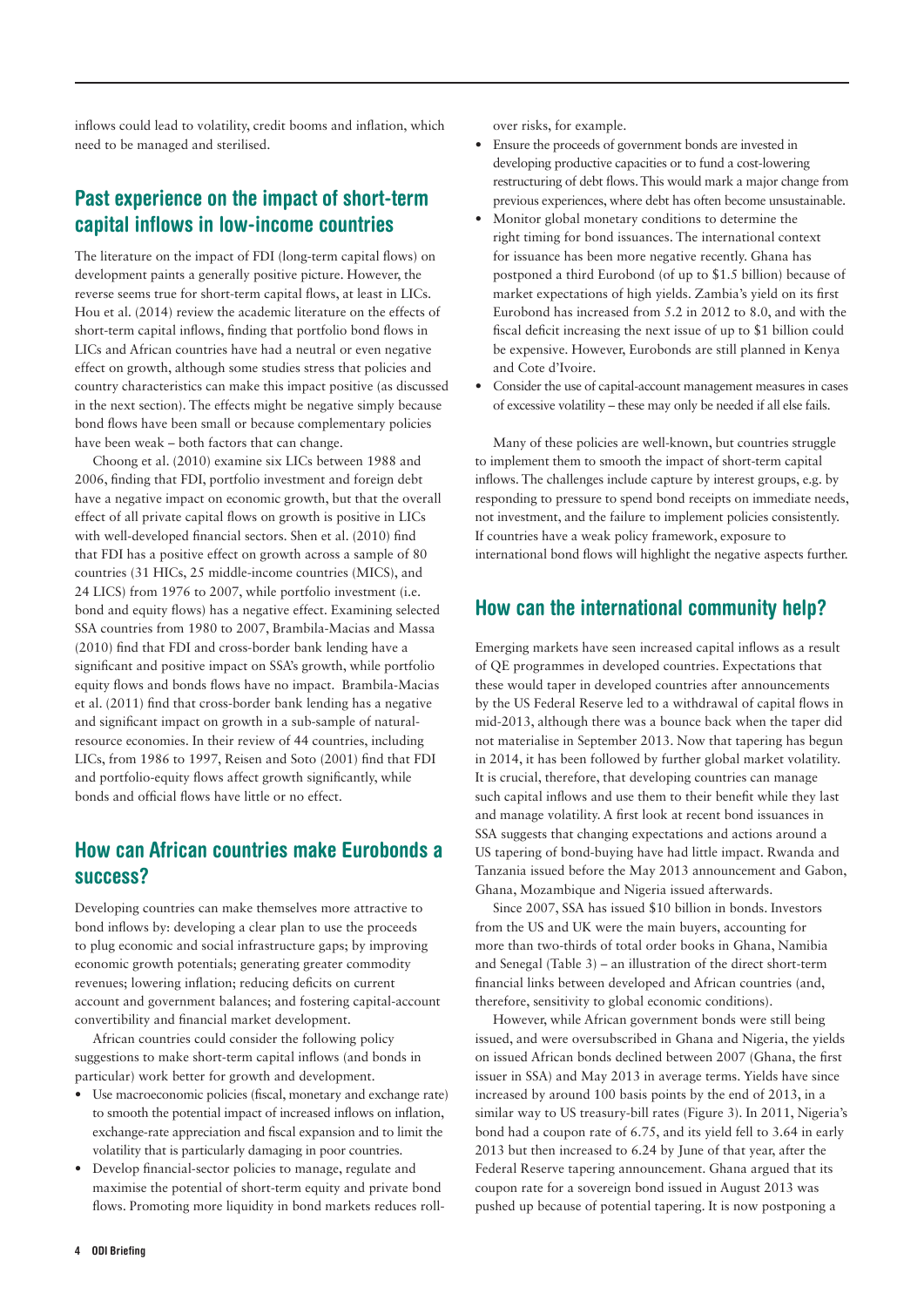Table 3: Composition of order book for government bonds

|                        | No. of<br>investors | <b>US</b> | <b>UK</b> | Europe | Asia | <b>Other</b> |
|------------------------|---------------------|-----------|-----------|--------|------|--------------|
| Ghana (August 2013)    | 158                 | 60%       | 21%       | 15%    | 2%   | 2%           |
| Namibia (October 2011) | 160                 | 25%       | 40%       | 30%    | 5%   |              |
| Senegal (May 2011)     | 125                 | 30%       | 37%       | 29%    | 4%   |              |

*Source: Hou et al. (2014).*



#### Figure 3: Yields on government bonds

*Source: Hou et al. (2014)*

third issue. Kenya, meanwhile, has had to postpone its maiden Eurobond several times because of market volatility.

The international community could help by tapering QE in the most development-friendly way. It could, for example, put more emphasis on coordinating and announcing monetary policies through international networks such as the G20. Doing this might reduce the global financial market volatility that is so damaging for poor countries (but also for the G20 itself). This could also help to prepare LICs for difficult conditions when the risks outlined above materialise.

External debt has increased in the past (1980s and 1990s) in developing countries and is increasing again, albeit at a slow pace. Past experience shows that when the situation turned sour, debt became unsustainable, but debt relief followed. This time, external debt is with private actors, not with government bodies, such as export credit agencies. When (interest on) bonds cannot be re-paid, what will happen? To reduce the probability of a default, countries need to monitor debt management and implement the projects for which the bond receipts were intended, while preparing for volatility and reducing currency risk by lowering government and current-account deficit and by increasing liquidity on the bond market. The international community can help by insisting on sustainable lending criteria, by creating a deeper investor base, and by supporting LICs through technical assistance and knowledge sharing.

A more liquid investor base would ease issuances and reduce roll-over risk for issuers and allow liquidity and hedging for investors. There is a need for liquidity providers (i.e. market developers) in bonds and hedging instruments, including foreignexchange derivatives and interest-rate swaps. International financial institutions could step up to become market developers by taking on some of the risks that might otherwise fall on developing countries.